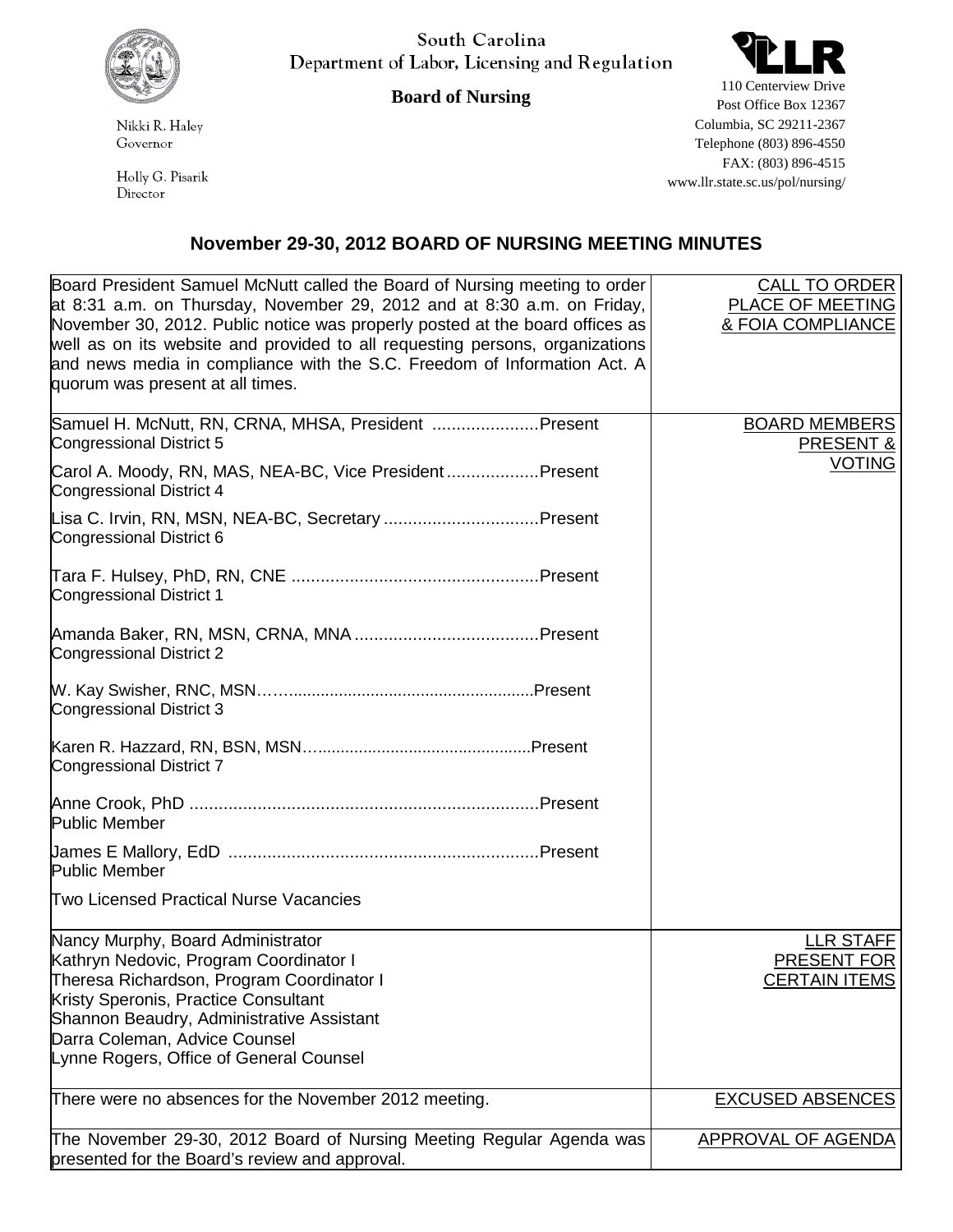| unanimously.         | A motion was made by Carol Moody to approve the Regular Agenda as<br>presented. Amanda Baker seconded the motion. The motion carried                                            | <b>MOTION</b>                        |
|----------------------|---------------------------------------------------------------------------------------------------------------------------------------------------------------------------------|--------------------------------------|
|                      | The Consent Agenda for the November 29-30, 2012 Board of Nursing Meeting<br>was presented for the Board's review and approval/acceptance as information.                        | <b>APPROVAL OF CONSENT</b><br>AGENDA |
|                      | a) For Information: NCSBN News Release - FSMB,<br><b>NCSBN</b><br><b>NABP</b><br>and<br><b>Issue</b><br>Joint<br>Statement<br>Supporting Analysis of Health Care Workforce Data |                                      |
|                      | b) For Acceptance: July 12, 2012 Nursing Practice and<br><b>Standards Committee Meeting Minutes</b>                                                                             |                                      |
|                      | c) For Acceptance: August 3, 2012 Advanced Practice<br><b>Committee Meeting Minutes</b>                                                                                         |                                      |
|                      | d) For Information: NCLEX RN & PN Summary<br>Statistics for July 1 – September 30, 2012                                                                                         |                                      |
|                      | e) For Information: NCSBN - State-Based Licensure<br>of Telemedicine: The Need For Uniformity But Not A<br><b>National Scheme</b>                                               |                                      |
| f)                   | For Information: 2013 Board of Nursing Meeting<br>Dates                                                                                                                         |                                      |
|                      | g) For Information: Statement of Economic Interest                                                                                                                              |                                      |
|                      | h) For Information: AORN Position Statement on RN<br><b>First Assistants</b>                                                                                                    |                                      |
| i)                   | For Information: PAPIN Toolkit - SC Nurse News<br><b>Article/News Communications</b>                                                                                            |                                      |
| j)                   | For Information: Budget (on table)                                                                                                                                              |                                      |
| unanimously.         | A motion was made by Tara Hulsey to approve the Consent Agenda as<br>presented. Kay Swisher seconded the motion. The motion carried                                             | <b>MOTION</b>                        |
|                      | The September 27-28, 2012 regular Board Meeting minutes were presented<br>for the Board's review and approval.                                                                  | APPROVAL OF MINUTES                  |
| carried unanimously. | A motion was made by Kay Swisher to approve the September 27-28, 2012<br>meeting minutes as presented. Carol Moody seconded the motion. The motion                              | <b>MOTION</b>                        |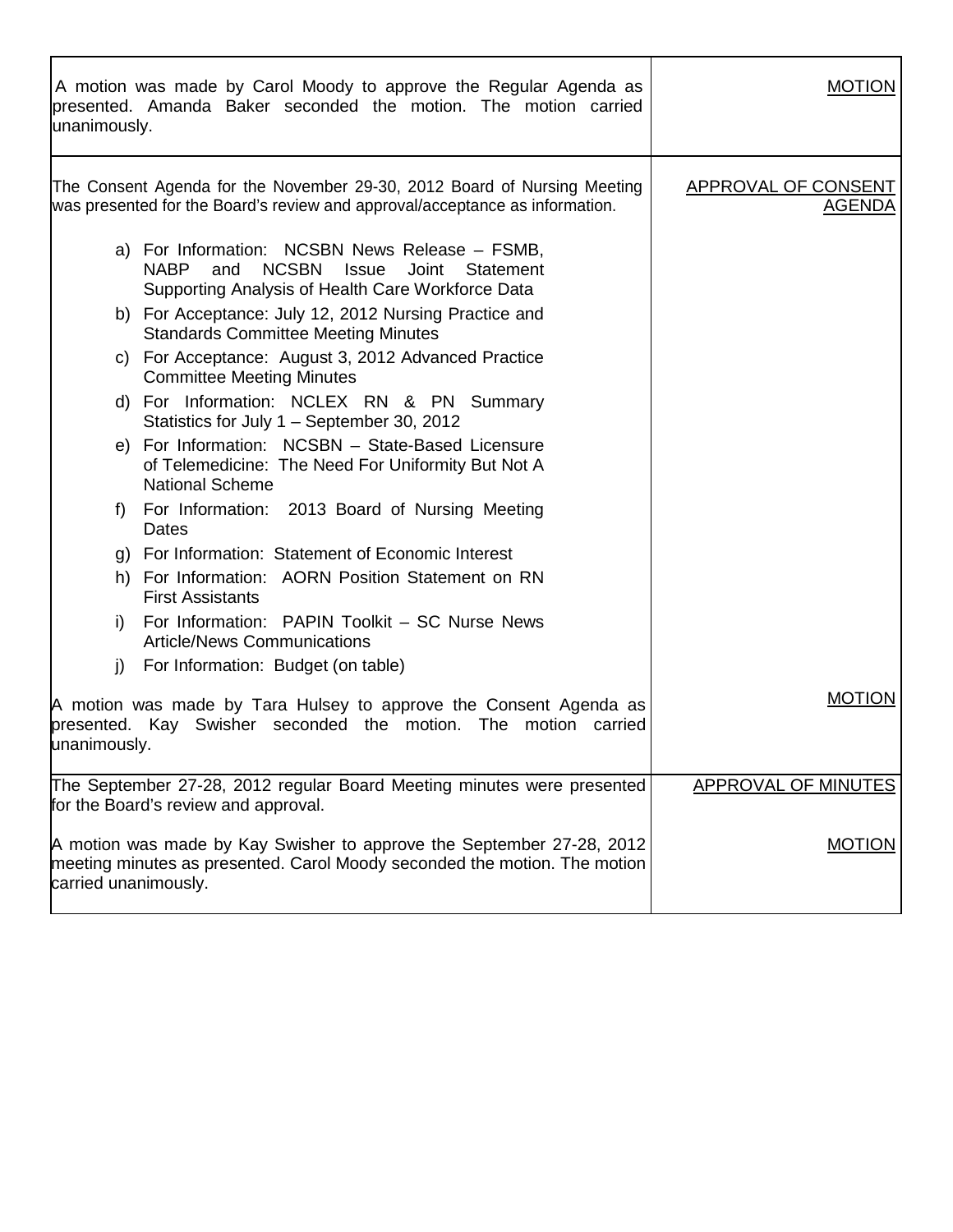| Mark Sanders, Chief Investigator for the Office of Investigations and<br>Enforcement (OIE) presented the Investigative Review Committee (IRC)<br>Report with recommendations from its meetings held since the September<br>2012 Board meeting. The Disciplinary Sanctions Guidelines matrix is used by<br>the IRC in making these recommendations. | OFFICE OF INVESTIGATON<br>AND ENFORCEMENT (OIE)<br><b>INVESTIGATIVE REVIEW</b><br><b>COMMITTEE (IRC)</b>   |
|----------------------------------------------------------------------------------------------------------------------------------------------------------------------------------------------------------------------------------------------------------------------------------------------------------------------------------------------------|------------------------------------------------------------------------------------------------------------|
| A motion was made by Amanda Baker to approve 20 cases for Dismissal as<br>recommended by the Investigative Review Committee (IRC). Carol Moody<br>seconded the motion. The motion carried unanimously.                                                                                                                                             | <b>MOTION</b>                                                                                              |
| A motion was made by Carol Moody to approve 80 cases for Formal<br>Complaint as recommended by the Investigative Review Committee (IRC).<br>Tara Hulsey seconded the motion. The motion carried unanimously.                                                                                                                                       | <b>MOTION</b>                                                                                              |
| A motion was made by Amanda Baker to approve 11 cases for dismissal with<br>a Letter of Caution as recommended by the Investigative Review Committee<br>(IRC). Kay Swisher seconded the motion. The motion carried unanimously.                                                                                                                    | <b>MOTION</b>                                                                                              |
| Mr. Sanders also presented the OIE Statistical Report for the 3rd quarter for<br>the Board's information.                                                                                                                                                                                                                                          |                                                                                                            |
| The Nominating Committee (members Lisa Irvin and James Mallory)<br>submitted the following Slate of Board Officers for Board consideration and<br>vote: Samuel McNutt - President, Carol Moody - Vice-President and Amanda<br>Baker – Secretary for 2013.                                                                                          | <b>PRESIDENT'S REPORT -</b><br><b>REPORT FROM</b><br>NOMINATING COMMITTEE /<br><b>ELECTION OF OFFICERS</b> |
| A motion was made by Tara Hulsey to elect Samuel McNutt as Board<br>President, Carol Moody as Vice-President, and Amanda Baker as Secretary.<br>Kay Swisher seconded the motion. The motion carried unanimously.                                                                                                                                   | <b>MOTION</b>                                                                                              |
| The Board discussed 2013 Board representative assignments for standing<br>committees.                                                                                                                                                                                                                                                              | <b>PRESIDENT'S REPORT -</b><br><b>BOARD OF NURSING</b><br><b>COMMITTEE ASSIGNMENTS</b>                     |
| Committee/ Board Member<br>Advanced Practice Committee - Samuel McNutt<br>Nursing Practice and Standards Committee - Amanda Baker<br>Advisory Committee on Nursing - Tara Hulsey                                                                                                                                                                   |                                                                                                            |
| The Board's Bylaws subcommittee (members Carol Moody, Amanda Baker,<br>and Tara Hulsey) recommended the Board approve one revision for the<br>Advanced Practice Committee Bylaws as presented. They recommended<br>changing the ex-officio member number from two to three.                                                                        | <b>PRESIDENT'S REPORT -</b><br><b>BOARD OF NURSING</b><br><b>COMMITTEE BYLAWS</b>                          |
| A motion was made by Tara Hulsey to approve the change as presented. Kay<br>Swisher seconded the motion. The motion carried unanimously.                                                                                                                                                                                                           | <b>MOTION</b>                                                                                              |
| The Advisory Committee on Nursing (ACON) bylaws were provided to the<br>Board. The Board's Bylaws subcommittee will review and bring back a report<br>to the January 2013 meeting.                                                                                                                                                                 |                                                                                                            |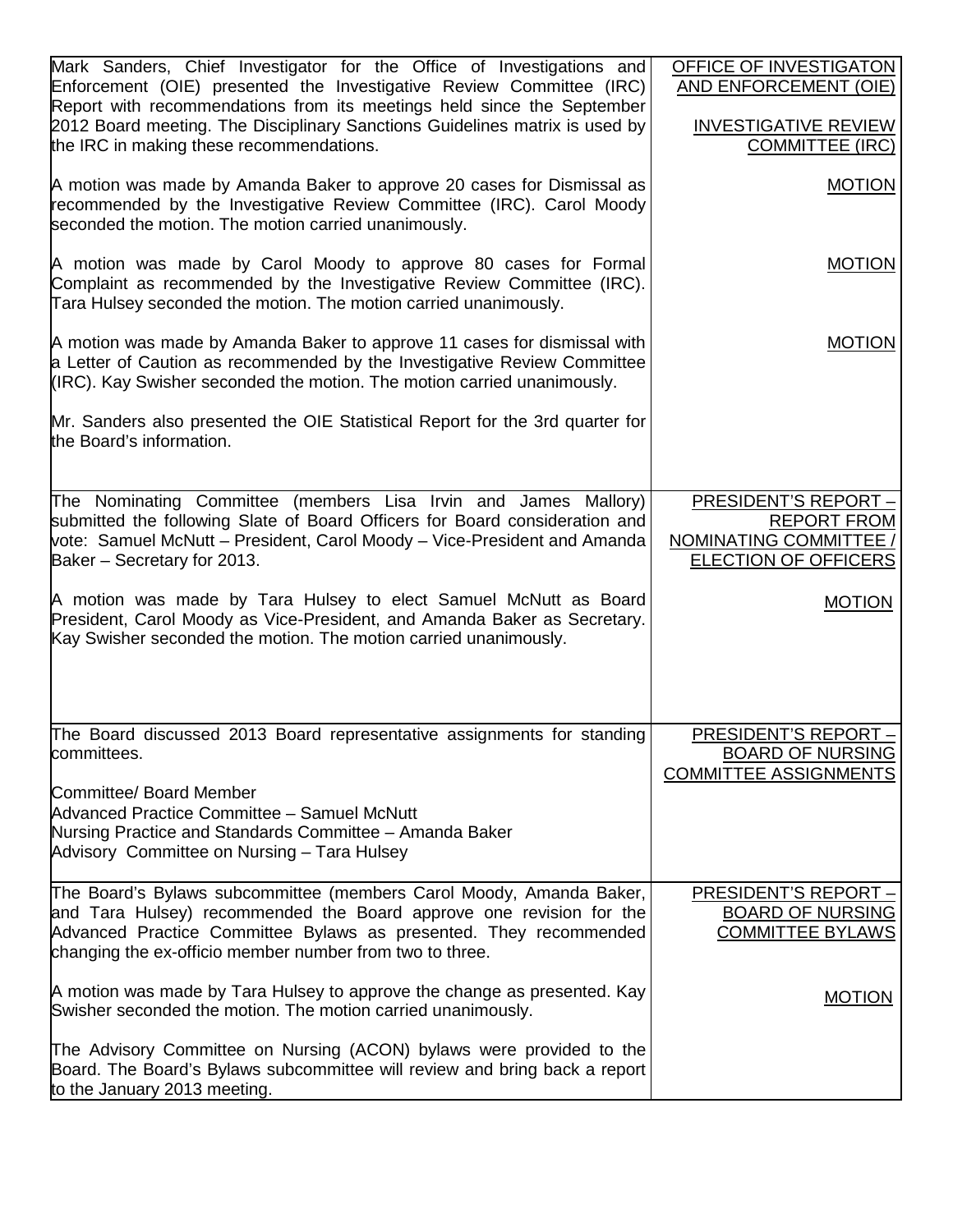| At its September 2012 meeting, the Board voted to support Advice Counsel<br>Darra Coleman's and Administrator Nancy Murphy's attendance at the Tri-<br>Regulator Symposium held in Washington, DC October 17-18, 2012.                                                                                                                                                                                                                                     | ADMINISTRATOR'S<br>REPORT-TRI-REGULATOR<br><b>SYMPOSIUM</b>                                                                                                 |
|------------------------------------------------------------------------------------------------------------------------------------------------------------------------------------------------------------------------------------------------------------------------------------------------------------------------------------------------------------------------------------------------------------------------------------------------------------|-------------------------------------------------------------------------------------------------------------------------------------------------------------|
| Ms. Coleman and Ms. Murphy discussed their experiences and presented the<br>Board with materials from the symposium.                                                                                                                                                                                                                                                                                                                                       |                                                                                                                                                             |
| Ms. Coleman asked that the Board consider allowing them to attend the<br>symposium next year.                                                                                                                                                                                                                                                                                                                                                              |                                                                                                                                                             |
| Information from the Nurse Practice Act and the Board's Position Statement<br>on Pharmacotherapeutics Education for Prescriptive Authority Applications<br>was presented to the Board to review and provide clarification regarding<br>pharmacotherapeutics education hours required for prescriptive authority<br>applicants.                                                                                                                             | <b>ADMINISTRATOR'S REPORT</b><br>- CLARIFICATION OF<br><b>PHARMACOTHERAPEUTICS</b><br><b>EDUCATION</b><br><b>REQUIREMENTS FOR</b><br>PRESCRIPTIVE AUTHORITY |
| Discussion included but was not limited to whether an applicant for<br>prescriptive authority who does not intend on prescribing controlled<br>substances should have to take 15 hours of pharmacotherapeutics education<br>in controlled substances.                                                                                                                                                                                                      | <b>APPLICANTS</b>                                                                                                                                           |
| A motion was made by Tara Hulsey to maintain the controlled substance<br>education requirement for all prescriptive authority applicants. Carol Moody<br>seconded the motion. The motion carried unanimously.                                                                                                                                                                                                                                              | <b>MOTION</b>                                                                                                                                               |
| Nancy Murphy stated that she was asked at the Tri-Regulator Symposium to<br>be on the NCSBN Distance Learning Education Committee and that the<br>NCSBN Board of Directors then appointed her to the committee. She asked<br>that the Board approve her committee participation/ meeting attendance.                                                                                                                                                       | <b>ADMINISTRATOR'S REPORT</b><br>- NCSBN DISTANCE<br><b>LEARNING EDUCATION</b><br><b>COMMITTEE</b>                                                          |
| A motion was made by Kay Swisher to support Nancy Murphy participating on<br>the committee. Tara Hulsey seconded the motion. The motion carried<br>unanimously.                                                                                                                                                                                                                                                                                            | <b>MOTION</b>                                                                                                                                               |
| Nancy Murphy stated that the Board has been involved with providing<br>information for two newsletters -- the SC Nurse, which is a publication of the<br>South Carolina Nurses Association (SCNA) and the Palmetto Nurse.                                                                                                                                                                                                                                  | ADMINISTRATOR'S REPORT<br>- PALMETTO NURSE                                                                                                                  |
| Ms. Murphy stated that we will continue to provide information for the SC<br>Nurse newsletter. Ms. Murphy stated that the Palmetto Nurse publishers have<br>indicated they will continue their own publication of the Palmetto Nurse. Darra<br>Coleman stated that the publishers were asked to either use a new name for<br>the newsletter or put a disclaimer on the newsletter that it is no longer official<br>publication of the SC Board of Nursing. |                                                                                                                                                             |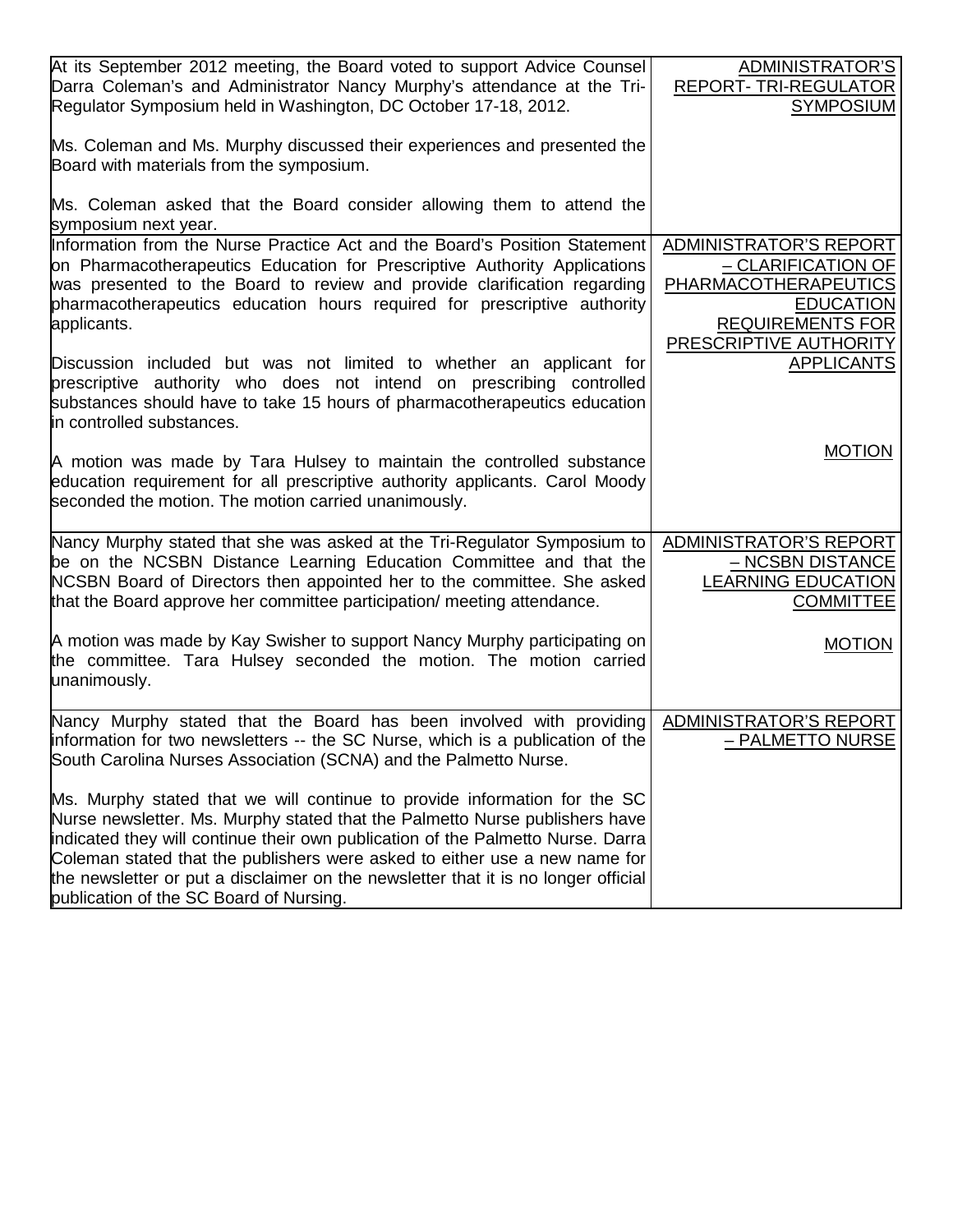| Carolyn McGay, Interim Vice President, Academic Affairs, Denmark Technical                                                                                                                                                                                                                                                                                                                                                                                                                                                                                                                            | <b>DENMARK TECHNICAL</b>                                                                                                    |
|-------------------------------------------------------------------------------------------------------------------------------------------------------------------------------------------------------------------------------------------------------------------------------------------------------------------------------------------------------------------------------------------------------------------------------------------------------------------------------------------------------------------------------------------------------------------------------------------------------|-----------------------------------------------------------------------------------------------------------------------------|
| College appeared before the Board at the January 2012 Board of Nursing                                                                                                                                                                                                                                                                                                                                                                                                                                                                                                                                | <b>COLLEGE- NURSING</b>                                                                                                     |
| meeting to provide a report regarding their faculty/enrollment increase status.                                                                                                                                                                                                                                                                                                                                                                                                                                                                                                                       | <b>PROGRAM STATUS UPDATE</b>                                                                                                |
| At the January 2012 meeting, the Board voted that Denmark Technical<br>College return in May 2012 and submit a report with information concerning<br>the employment of present graduates.                                                                                                                                                                                                                                                                                                                                                                                                             |                                                                                                                             |
| The Board reviewed the report provided at the May 2012 meeting and Carolyn<br>McGay, Vice President, Academic Affairs and Cathryn Truitt, Dean of Nursing,<br>Denmark Technical College appeared to discuss/ respond to questions.<br>Discussion included but was not limited to jobs available within the service<br>area, enrollment plans, enrollment numbers and employment information.                                                                                                                                                                                                          |                                                                                                                             |
| A motion was made by Lisa Irvin that Denmark Technical College return to the<br>Board in six months (the November 2012 meeting) with the results of this<br>current graduating class, which is the largest class, with updated information<br>on specific employment opportunities, not in percentages, and also the<br>employment of the graduating class of June 2011. The Board will look at the<br>results of the NCLEX, as well as the employment information. Tara Hulsey<br>seconded the motion. The motion carried unanimously. The Board discussed<br>that enrollment remain at 40 students. |                                                                                                                             |
| Carolyn McGay, Interim Vice President, Academic Affairs and Cathryn Truitt,<br>Dean of Nursing, Denmark Technical College appeared before the Board to<br>provide the report requested at the May 2012 meeting and to discuss/ respond<br>to questions.                                                                                                                                                                                                                                                                                                                                               |                                                                                                                             |
| The Board reviewed the report and discussion included but was not limited to<br>Denmark Technical College's NCLEX pass rate/ plans, graduate employment<br>placement, remediation procedures, ATI, progression policy, program<br>admission requirements and that no enrollment increase is planned at this<br>time.                                                                                                                                                                                                                                                                                  |                                                                                                                             |
|                                                                                                                                                                                                                                                                                                                                                                                                                                                                                                                                                                                                       |                                                                                                                             |
| Patricia Lee, President, and Clifton Elliot, Vice President, Academic Affairs,<br>Williamsburg Technical College appeared before the Board to request a 90-<br>day waiver of the MSN credential requirement for nursing program directors<br>for Heather Anderson to assume the practical nursing program director role<br>upon Dr. Latrelle Fowler's retirement December 15, 2012.<br>Ms. Anderson<br>plans to complete her Master of Science in Nursing degree February 2013.<br>The school also presented a faculty status update for the Board's review.                                          | <b>WILLIAMSBURG TECHNICAL</b><br><b>COLLEGE - NURSING</b><br>PROGRAM DEPARTMENT<br>DIRECTOR/FACULTY<br><b>STATUS UPDATE</b> |
| Discussion included but was not limited to efforts to hire faculty, the retirement<br>of the current program director, the qualifications of the new program director,<br>graduation rates and clinical settings.                                                                                                                                                                                                                                                                                                                                                                                     |                                                                                                                             |
| A motion was made by Lisa Irvin to accept the temporary waiver for the<br>completion of Ms. Anderson's master's degree. Tara Hulsey seconded the<br>motion. The motion carried unanimously.                                                                                                                                                                                                                                                                                                                                                                                                           | <b>MOTION</b>                                                                                                               |
| Abbe Fass, Greenville Technical College (GTC), appeared before the Board to                                                                                                                                                                                                                                                                                                                                                                                                                                                                                                                           | <b>REFRESHER COURSE</b>                                                                                                     |
| discuss/ present an overview of the GTC Board approved nurse refresher<br>course, difficulties for disciplined nurses in completing the required clinical<br>component of the course and possible alternative pathways for the clinical                                                                                                                                                                                                                                                                                                                                                               | <b>CLINICAL REQUIREMENT</b><br><b>CLARIFICATION</b>                                                                         |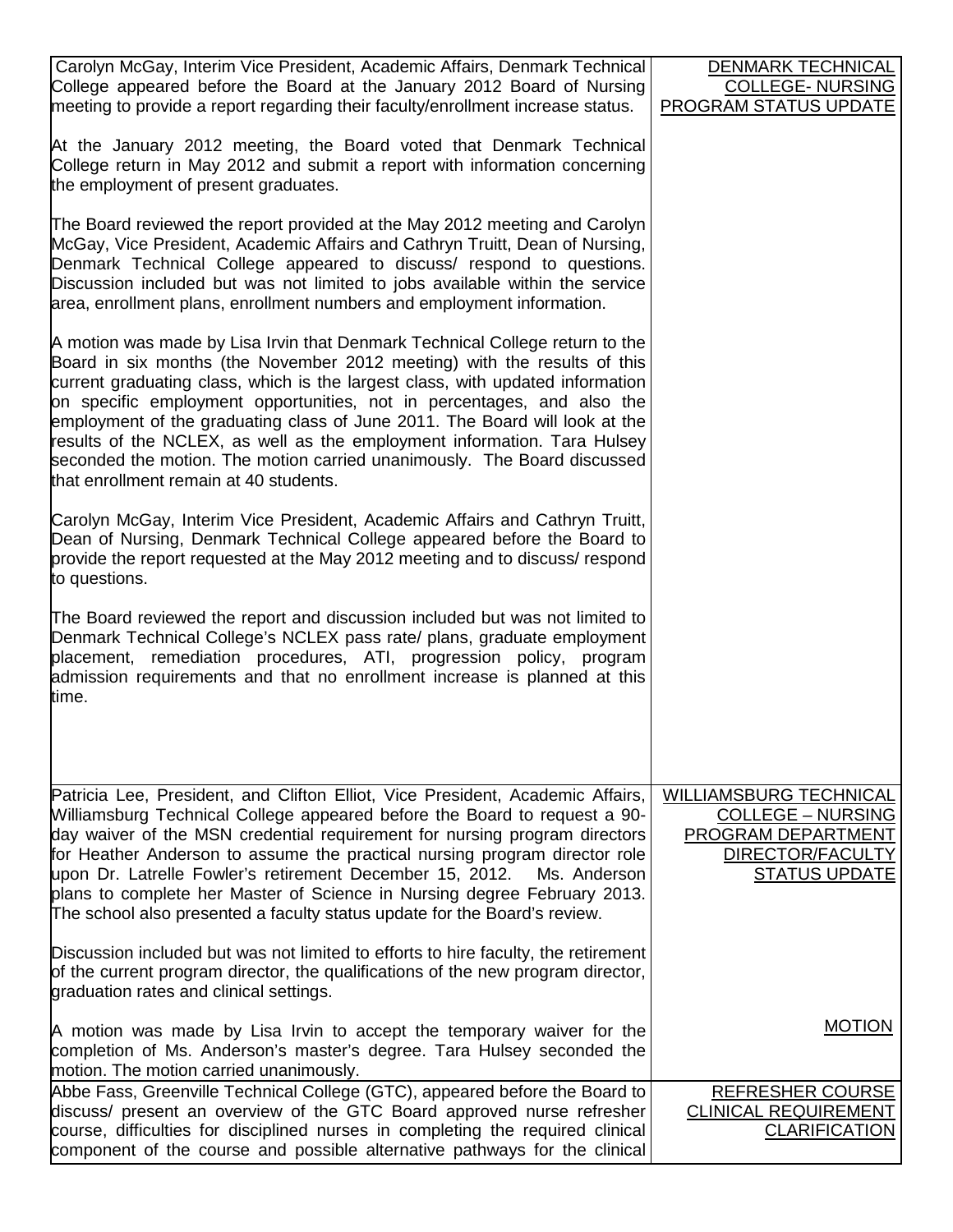| experience.                                                                                                                                                                                                                                                               |                                                                                                                                     |
|---------------------------------------------------------------------------------------------------------------------------------------------------------------------------------------------------------------------------------------------------------------------------|-------------------------------------------------------------------------------------------------------------------------------------|
| Discussion included but was not limited to clinical sites not accepting students<br>with criminal backgrounds, malpractice insurance matters and possible<br>alternatives to the clinical requirement.                                                                    |                                                                                                                                     |
|                                                                                                                                                                                                                                                                           |                                                                                                                                     |
| At its October 11, 2012 meeting, the Nursing Practice and Standards<br>Committee (NPSC) recommended the Board approve the Advisory Opinion<br>(AO) Supplement on the Nursing Management of Invasive Devices -<br>Cardiovascular RN & LPN proposed revisions as presented. | <b>ADVISORY OPINION</b><br>SUPPLEMENT ON THE<br>NURSING MANAGEMENT OF<br><b>INVASIVE DEVICES-</b><br><b>CARDIOVASCULAR RN &amp;</b> |
| NPSC member Glyne Sommer appeared before the Board to present the<br>proposed revisions and answer questions.                                                                                                                                                             | LPN PROPOSED REVISIONS                                                                                                              |
| A motion was made by Lisa Irvin to approve the revisions as presented. Carol<br>Moody seconded the motion. The motion carried unanimously.                                                                                                                                | <b>MOTION</b>                                                                                                                       |
| At its July 12, 2012 meeting, the NPSC voted to recommend that the Board                                                                                                                                                                                                  | <b>POSITION STATEMENT -</b>                                                                                                         |
| approve removing/ retiring the Position Statement – The Practice of Nursing in                                                                                                                                                                                            | THE PRACTICE OF                                                                                                                     |
| a School Setting from the website until a new one can be developed for<br>consideration. Discussion included that the AOs #50, 51, and 52 are available<br>resources for the school setting.                                                                              | <b>NURSING IN A SCHOOL</b><br><b>SETTING</b>                                                                                        |
| NPSC member Glyne Sommer appeared before the Board to respond to<br>questions.                                                                                                                                                                                            |                                                                                                                                     |
| A motion was made by Tara Hulsey to retire the Position Statement – The<br>Practice of Nursing in a School Setting at this time. Amanda Baker seconded<br>the motion. The motion carried unanimously.                                                                     | <b>MOTION</b>                                                                                                                       |
|                                                                                                                                                                                                                                                                           |                                                                                                                                     |
| At its October 11, 2012 meeting, the Nursing Practice and Standards<br>Committee (NPSC) voted to recommend that the Board approve revising the<br>NPSC bylaws acute care licensed practical nurse committee member to a<br>licensed practical nurse representative.       | <b>NURSING PRACTICE AND</b><br><b>STANDARDS COMMITTEE</b><br><b>BYLAWS</b>                                                          |
| NPSC member Glyne Sommer appeared before the Board to respond to<br>questions. Discussion included but was not limited being more inclusive of any<br>LPN representative.                                                                                                 |                                                                                                                                     |
| A motion was made by Lisa Irvin to revise the Nursing Practice and Standards<br>Committee bylaws membership acute care LPN member to an LPN<br>representative. Amanda Baker seconded the motion. The motion carried                                                       | <b>MOTION</b>                                                                                                                       |
| unanimously.<br>At its October 11, 2012 meeting, the NPSC reviewed/ discussed Advisory<br>Opinions (AOs) #18, 27, 32, 35, 46, 48, 49, and 53 and recommended the<br>Board approve the revisions as presented.                                                             | <b>ADVISORY OPINIONS -</b><br><b>CHANGES</b>                                                                                        |
| The Board received and reviewed the suggested revisions to the AOs.                                                                                                                                                                                                       |                                                                                                                                     |
| NPSC member Glyne Sommer appeared before the Board to respond to<br>Discussion included but was not limited to the fact that the<br>questions.<br>Advisory Opinion changes were principally made to the formatting structure                                              |                                                                                                                                     |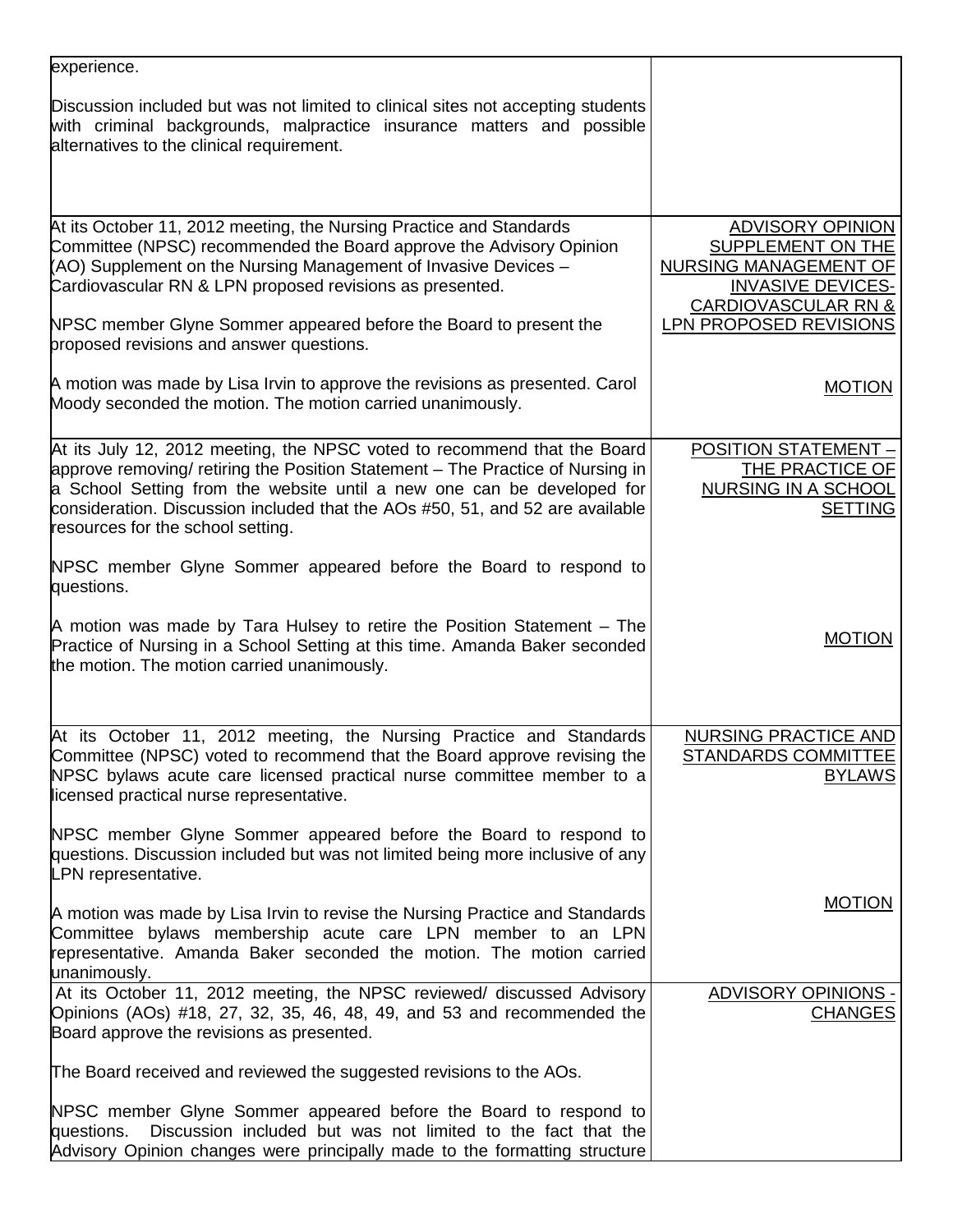| <b>MOTION</b><br>Advisory Opinions #18, 27, 32, 35, 46, 48 49 and 53 as presented. Tara<br>Hulsey seconded the motion. The motion carried unanimously.<br>ADVISORY OPINIONS - NO<br>At its October 11, 2012 meeting, the NPSC reviewed/ discussed AOs #41 and<br>42 and recommended the Board approve as presented with no changes.<br><b>CHANGES</b><br>NPSC member Glyne Sommer appeared before the Board to respond to<br>questions.<br><b>MOTION</b><br>A motion was made by Tara Hulsey to accept the Advisory Opinion #41 and<br>42 review with no changes as presented. Lisa Irvin seconded the motion. The<br>motion carried unanimously.<br>REQUEST TO SUPERVISE<br>Dr. Romin Shah, Chief Medical Director, and Johnny Garmon, President and<br>CEO, Providence House Calls appeared before the Board to request a<br>MORE THAN THREE NURSE<br>waiver to supervise more than three Nurse Practitioners and for a waiver of<br>PRACTITIONERS AND<br>the 45-mile supervision requirement.<br><b>REQUEST FOR WAIVER OF</b><br><b>MILEAGE RESTRICTION</b><br>Discussion included but was not limited to Providence House Calls' work,<br>service area, difficulty in hiring physicians, their need to hire additional<br>practitioners to expand into counties where geriatric care is needed, the work<br>experience of their current Nurse Practitioners, radius/ distance that the<br>nurse practitioners would be covering approximately 50 miles and Dr. Shah's<br>current supervisory practices.<br><b>MOTION</b><br>A motion was made by Anne Crook to grant Providence House Calls<br>permission to add a fourth Nurse Practitioner and to expand their radius.<br>James Mallory seconded the motion. The motion carried unanimously.<br>Note: If approved by the Board of Nursing, the request must also be<br>reviewed by the Board of Medical Examiners. $(\frac{6}{40} - 33 - 20)$ (52) " When<br>application is made for more than three NP's, CNM's, or CNS's to practice with one<br>physician, or when a NP, CNM, or CNS is performing delegated medical acts in a practice<br>site greater than forty-five miles from the physician, the Board of Nursing and Board of<br>Medical Examiners shall each review the application to determine if adequate supervision<br>exists.")<br>At its November 2, 2012 meeting, the Advanced Practice Committee (APC)<br><b>COMMITTEE MEMBER</b><br>reviewed the nomination form/ recommended the Board approve Walter<br>NOMINATIONS - ADVANCED<br>Bradley Harman for the Certified Registered Nurse Anesthetist position.<br><b>PRACTICE COMMITTEE</b><br>The nomination form was provided for the Board's review.<br>Mr. Harman<br>appeared before the Board to respond to questions.<br>A motion was made by Lisa Irvin to accept Mr. Harman's nomination for a<br><b>MOTION</b><br>Certified Registered Nurse Anesthetist position member on the Advanced<br>Practice Committee. Carol Moody seconded the motion. The motion carried<br>unanimously.<br>At its October 11, 2012 meeting, the Nursing Practice and Standards<br><b>COMMITTEE MEMBER</b><br>Committee (NPSC) reviewed the nomination form/ recommended the Board<br><b>NOMINATIONS - NURSING</b><br>approve Anita L. DeWeese for the Maternal Child/OB position.<br>PRACTICE AND<br><b>STANDARDS COMMITTEE</b><br>The nomination form was provided for the Board's review. Ms. DeWeese<br>appeared before the Board to respond to questions. | rather than the content.                                               |  |
|---------------------------------------------------------------------------------------------------------------------------------------------------------------------------------------------------------------------------------------------------------------------------------------------------------------------------------------------------------------------------------------------------------------------------------------------------------------------------------------------------------------------------------------------------------------------------------------------------------------------------------------------------------------------------------------------------------------------------------------------------------------------------------------------------------------------------------------------------------------------------------------------------------------------------------------------------------------------------------------------------------------------------------------------------------------------------------------------------------------------------------------------------------------------------------------------------------------------------------------------------------------------------------------------------------------------------------------------------------------------------------------------------------------------------------------------------------------------------------------------------------------------------------------------------------------------------------------------------------------------------------------------------------------------------------------------------------------------------------------------------------------------------------------------------------------------------------------------------------------------------------------------------------------------------------------------------------------------------------------------------------------------------------------------------------------------------------------------------------------------------------------------------------------------------------------------------------------------------------------------------------------------------------------------------------------------------------------------------------------------------------------------------------------------------------------------------------------------------------------------------------------------------------------------------------------------------------------------------------------------------------------------------------------------------------------------------------------------------------------------------------------------------------------------------------------------------------------------------------------------------------------------------------------------------------------------------------------------------------------------------------------------------------------------------------------------------------------------------------------------------------------------------------------------------------------------------------------------------------------------------------------------------------------------------------------------------------------------------------------------------------------------------------------------------------------------------------------------------|------------------------------------------------------------------------|--|
|                                                                                                                                                                                                                                                                                                                                                                                                                                                                                                                                                                                                                                                                                                                                                                                                                                                                                                                                                                                                                                                                                                                                                                                                                                                                                                                                                                                                                                                                                                                                                                                                                                                                                                                                                                                                                                                                                                                                                                                                                                                                                                                                                                                                                                                                                                                                                                                                                                                                                                                                                                                                                                                                                                                                                                                                                                                                                                                                                                                                                                                                                                                                                                                                                                                                                                                                                                                                                                                                           | A motion was made by Carol Moody to accept the changes proposed to the |  |
|                                                                                                                                                                                                                                                                                                                                                                                                                                                                                                                                                                                                                                                                                                                                                                                                                                                                                                                                                                                                                                                                                                                                                                                                                                                                                                                                                                                                                                                                                                                                                                                                                                                                                                                                                                                                                                                                                                                                                                                                                                                                                                                                                                                                                                                                                                                                                                                                                                                                                                                                                                                                                                                                                                                                                                                                                                                                                                                                                                                                                                                                                                                                                                                                                                                                                                                                                                                                                                                                           |                                                                        |  |
|                                                                                                                                                                                                                                                                                                                                                                                                                                                                                                                                                                                                                                                                                                                                                                                                                                                                                                                                                                                                                                                                                                                                                                                                                                                                                                                                                                                                                                                                                                                                                                                                                                                                                                                                                                                                                                                                                                                                                                                                                                                                                                                                                                                                                                                                                                                                                                                                                                                                                                                                                                                                                                                                                                                                                                                                                                                                                                                                                                                                                                                                                                                                                                                                                                                                                                                                                                                                                                                                           |                                                                        |  |
|                                                                                                                                                                                                                                                                                                                                                                                                                                                                                                                                                                                                                                                                                                                                                                                                                                                                                                                                                                                                                                                                                                                                                                                                                                                                                                                                                                                                                                                                                                                                                                                                                                                                                                                                                                                                                                                                                                                                                                                                                                                                                                                                                                                                                                                                                                                                                                                                                                                                                                                                                                                                                                                                                                                                                                                                                                                                                                                                                                                                                                                                                                                                                                                                                                                                                                                                                                                                                                                                           |                                                                        |  |
|                                                                                                                                                                                                                                                                                                                                                                                                                                                                                                                                                                                                                                                                                                                                                                                                                                                                                                                                                                                                                                                                                                                                                                                                                                                                                                                                                                                                                                                                                                                                                                                                                                                                                                                                                                                                                                                                                                                                                                                                                                                                                                                                                                                                                                                                                                                                                                                                                                                                                                                                                                                                                                                                                                                                                                                                                                                                                                                                                                                                                                                                                                                                                                                                                                                                                                                                                                                                                                                                           |                                                                        |  |
|                                                                                                                                                                                                                                                                                                                                                                                                                                                                                                                                                                                                                                                                                                                                                                                                                                                                                                                                                                                                                                                                                                                                                                                                                                                                                                                                                                                                                                                                                                                                                                                                                                                                                                                                                                                                                                                                                                                                                                                                                                                                                                                                                                                                                                                                                                                                                                                                                                                                                                                                                                                                                                                                                                                                                                                                                                                                                                                                                                                                                                                                                                                                                                                                                                                                                                                                                                                                                                                                           |                                                                        |  |
|                                                                                                                                                                                                                                                                                                                                                                                                                                                                                                                                                                                                                                                                                                                                                                                                                                                                                                                                                                                                                                                                                                                                                                                                                                                                                                                                                                                                                                                                                                                                                                                                                                                                                                                                                                                                                                                                                                                                                                                                                                                                                                                                                                                                                                                                                                                                                                                                                                                                                                                                                                                                                                                                                                                                                                                                                                                                                                                                                                                                                                                                                                                                                                                                                                                                                                                                                                                                                                                                           |                                                                        |  |
|                                                                                                                                                                                                                                                                                                                                                                                                                                                                                                                                                                                                                                                                                                                                                                                                                                                                                                                                                                                                                                                                                                                                                                                                                                                                                                                                                                                                                                                                                                                                                                                                                                                                                                                                                                                                                                                                                                                                                                                                                                                                                                                                                                                                                                                                                                                                                                                                                                                                                                                                                                                                                                                                                                                                                                                                                                                                                                                                                                                                                                                                                                                                                                                                                                                                                                                                                                                                                                                                           |                                                                        |  |
|                                                                                                                                                                                                                                                                                                                                                                                                                                                                                                                                                                                                                                                                                                                                                                                                                                                                                                                                                                                                                                                                                                                                                                                                                                                                                                                                                                                                                                                                                                                                                                                                                                                                                                                                                                                                                                                                                                                                                                                                                                                                                                                                                                                                                                                                                                                                                                                                                                                                                                                                                                                                                                                                                                                                                                                                                                                                                                                                                                                                                                                                                                                                                                                                                                                                                                                                                                                                                                                                           |                                                                        |  |
|                                                                                                                                                                                                                                                                                                                                                                                                                                                                                                                                                                                                                                                                                                                                                                                                                                                                                                                                                                                                                                                                                                                                                                                                                                                                                                                                                                                                                                                                                                                                                                                                                                                                                                                                                                                                                                                                                                                                                                                                                                                                                                                                                                                                                                                                                                                                                                                                                                                                                                                                                                                                                                                                                                                                                                                                                                                                                                                                                                                                                                                                                                                                                                                                                                                                                                                                                                                                                                                                           |                                                                        |  |
|                                                                                                                                                                                                                                                                                                                                                                                                                                                                                                                                                                                                                                                                                                                                                                                                                                                                                                                                                                                                                                                                                                                                                                                                                                                                                                                                                                                                                                                                                                                                                                                                                                                                                                                                                                                                                                                                                                                                                                                                                                                                                                                                                                                                                                                                                                                                                                                                                                                                                                                                                                                                                                                                                                                                                                                                                                                                                                                                                                                                                                                                                                                                                                                                                                                                                                                                                                                                                                                                           |                                                                        |  |
|                                                                                                                                                                                                                                                                                                                                                                                                                                                                                                                                                                                                                                                                                                                                                                                                                                                                                                                                                                                                                                                                                                                                                                                                                                                                                                                                                                                                                                                                                                                                                                                                                                                                                                                                                                                                                                                                                                                                                                                                                                                                                                                                                                                                                                                                                                                                                                                                                                                                                                                                                                                                                                                                                                                                                                                                                                                                                                                                                                                                                                                                                                                                                                                                                                                                                                                                                                                                                                                                           |                                                                        |  |
|                                                                                                                                                                                                                                                                                                                                                                                                                                                                                                                                                                                                                                                                                                                                                                                                                                                                                                                                                                                                                                                                                                                                                                                                                                                                                                                                                                                                                                                                                                                                                                                                                                                                                                                                                                                                                                                                                                                                                                                                                                                                                                                                                                                                                                                                                                                                                                                                                                                                                                                                                                                                                                                                                                                                                                                                                                                                                                                                                                                                                                                                                                                                                                                                                                                                                                                                                                                                                                                                           |                                                                        |  |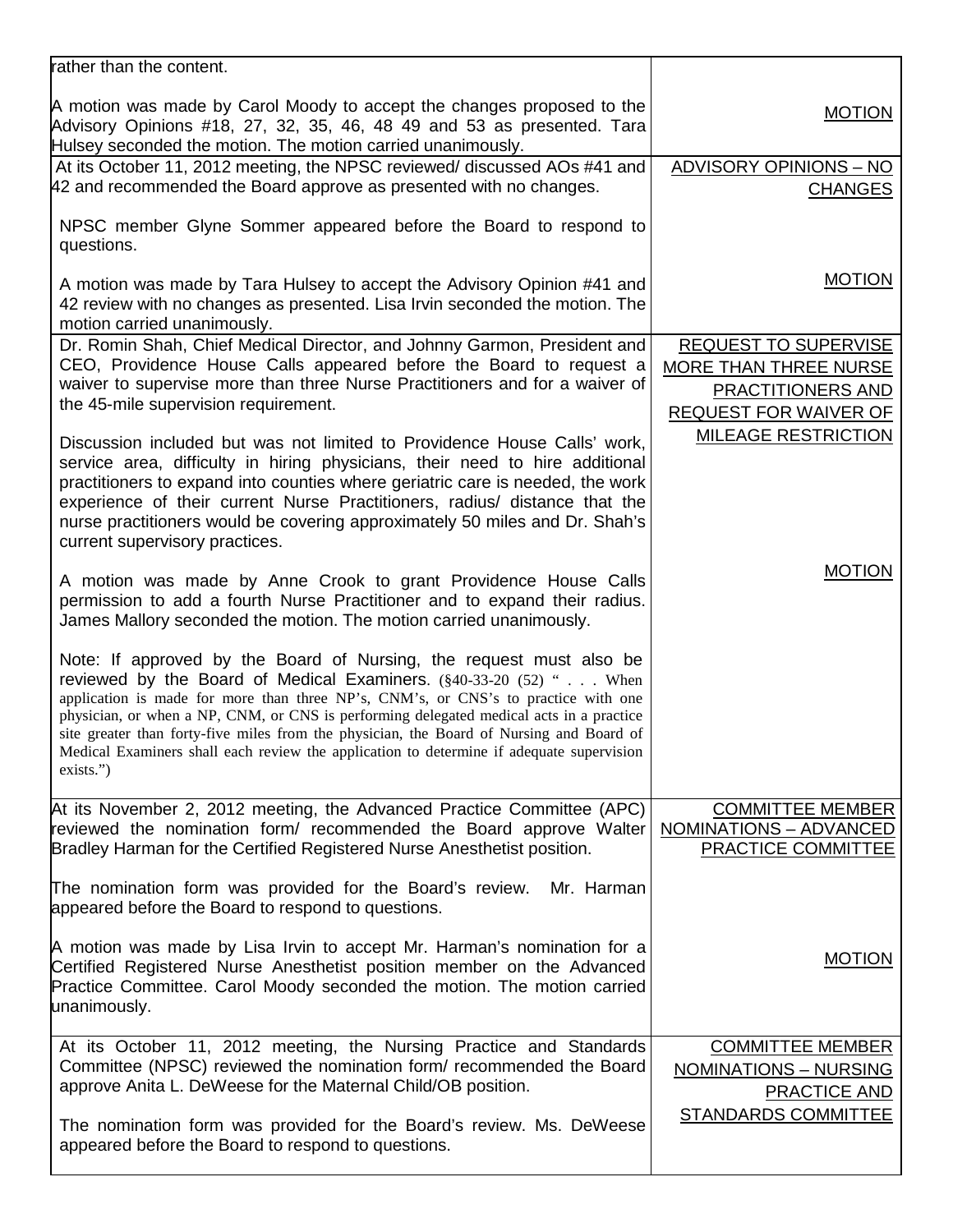| A motion was made by Tara Hulsey to accept Ms. Deweese's nomination for<br>the Maternal Child/ OB position on the Nursing Practice and Standards<br>Committee. Kay Swisher seconded the motion. The motion carried<br>unanimously.                                                                                                                              | <b>MOTION</b>                                                                                                       |
|-----------------------------------------------------------------------------------------------------------------------------------------------------------------------------------------------------------------------------------------------------------------------------------------------------------------------------------------------------------------|---------------------------------------------------------------------------------------------------------------------|
| At its November 2, 2012 meeting, the Advanced Practice Committee (APC)<br>reviewed the nomination form/ recommended the Board approve Anne I.<br>Grogan-Hanford for the CNS-Medical Surgical position.                                                                                                                                                          | <b>COMMITTEE MEMBER</b><br><b>NOMINATIONS - ADVANCED</b><br>PRACTICE COMMITTEE                                      |
| The nomination form was provided for the Board's review.<br>Ms. Grogan-<br>Hanford appeared before the Board to respond to questions.                                                                                                                                                                                                                           |                                                                                                                     |
| A motion was made by Carol Moody to accept Ms. Grogan-Hanford's<br>nomination for the CNS-Medical Surgical position on the Advanced Practice<br>Committee. Karen Hazzard seconded the motion. The motion carried<br>unanimously.                                                                                                                                | <b>MOTION</b>                                                                                                       |
| Advice Counsel Darra Coleman drafted a proposed Advisory Opinion<br>regarding may an advanced practice registered nurse with prescriptive<br>authority prescribe medications for members of his/ her immediate family and<br>a proposed Advisory Opinion regarding clarification of private reprimand<br>disclosure as requested at the September 2012 meeting. | PROPOSED ADVISORY<br><b>OPINION - APRNS WITH</b><br><b>PRESCRIPTIVE</b><br>AUTHORITY/PATIENT<br><b>RELATIONSHIP</b> |
|                                                                                                                                                                                                                                                                                                                                                                 | PROPOSED ADVISORY<br><b>OPINION - CLARIFICATION</b><br>OF PRIVATE REPRIMAND<br><b>DISCLOSURE</b>                    |
| A motion was made by Amanda Baker to go into executive session for the<br>purpose of receiving legal counsel. Tara Hulsey seconded the motion. The                                                                                                                                                                                                              | <b>MOTION</b>                                                                                                       |
| motion carried unanimously.                                                                                                                                                                                                                                                                                                                                     | <b>MOTION</b>                                                                                                       |
| A motion was made by Tara Hulsey to leave executive session. Amanda<br>Baker seconded the motion. The motion carried unanimously. No official<br>actions were taken during executive session.                                                                                                                                                                   |                                                                                                                     |
| A motion was made by Lisa Irvin to table consideration of the proposed<br>Advisory Opinion related to disclosing private reprimands until the January<br>2013 meeting. Anne Crook seconded the motion. The motion carried<br>unanimously.                                                                                                                       | <b>MOTION</b>                                                                                                       |
| A motion was made by Lisa Irvin to accept the draft proposed Advisory<br>Opinion related to the APRN prescriptive privileges for patient/ provider<br>relationships as discussed in executive session and to request that immediate<br>publication of the Advisory Opinion be carried out. Tara Hulsey seconded the<br>motion. The motion carried unanimously.  | <b>MOTION</b>                                                                                                       |
| Frank Sheheen and Rick Wilson from the Recovering Professional Program<br>(RPP) appeared before the Board to present information regarding the<br>program and services they provide.                                                                                                                                                                            | <b>RECOVERING</b><br>PROFESSIONAL<br>PROGRAM/SERVICES                                                               |
| Discussion included but was not limited to the creation and history of RPP,<br>current RPP duties and processes, the protection of the public, and RPP's                                                                                                                                                                                                        |                                                                                                                     |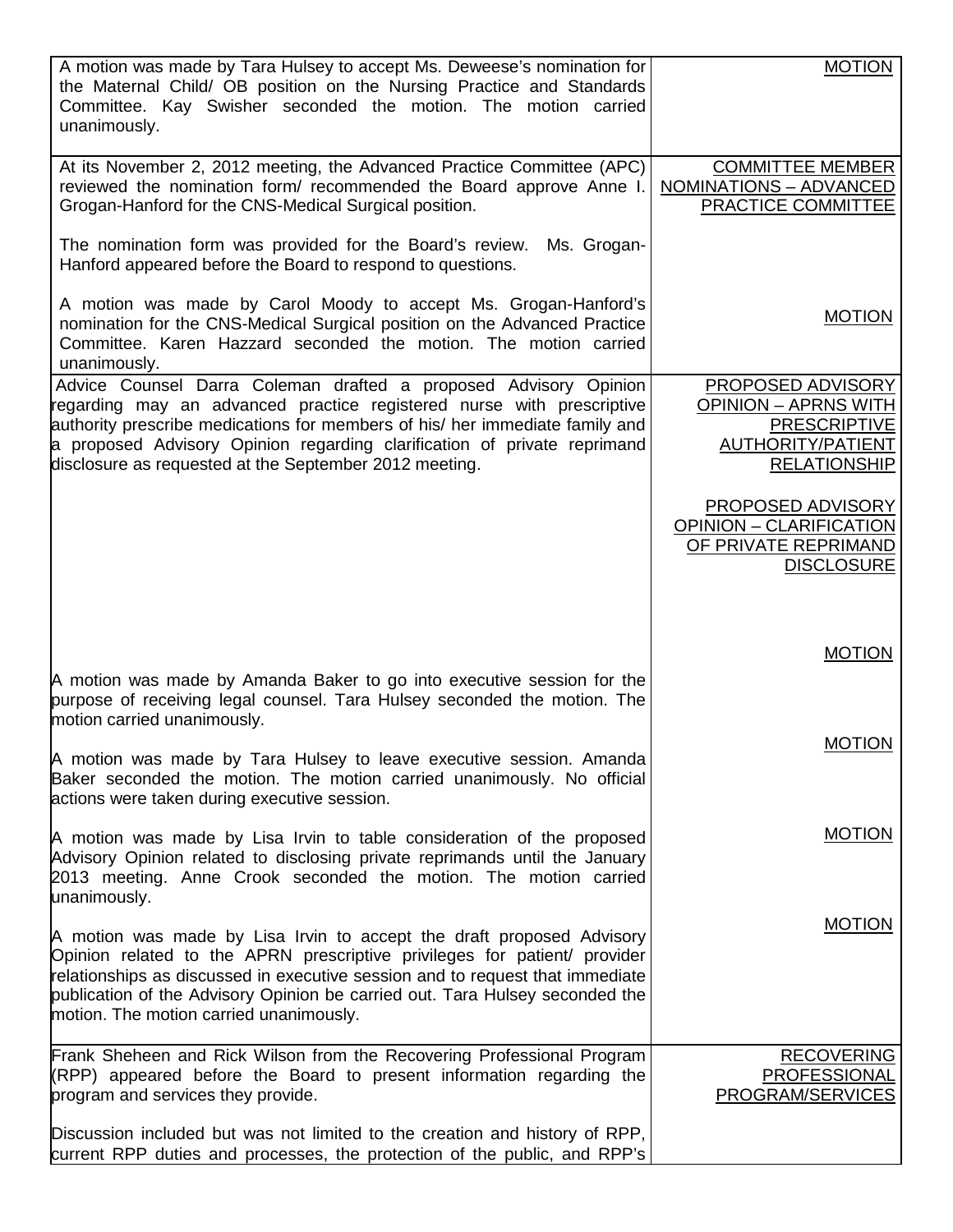| abstinence policy.                                                                                                                                                                                                                                                                                                                                                                                                                                |                      |
|---------------------------------------------------------------------------------------------------------------------------------------------------------------------------------------------------------------------------------------------------------------------------------------------------------------------------------------------------------------------------------------------------------------------------------------------------|----------------------|
| Respondents appeared before the Board to request modifications to their<br>Consent Agreements or Board orders. The Board also reviewed Memoranda<br>of Agreement stipulating to violations of the Nurse Practice Act to determine<br>disciplinary actions.                                                                                                                                                                                        | HEARINGS/APPEARANCES |
| The Board also reviewed initial and renewal licensure applications with "yes"<br>responses to questions regarding criminal convictions, discipline in another<br>state, discipline by employers and a condition that may interfere with the<br>ability to competently and safely perform nursing practice essential functions.<br>In addition, the Board reviewed APRN applications regarding certification<br>requirements and "grandfathering". |                      |
| In Case # 2012-429, Respondent requested to modify an existing final<br>order/consent agreement. Respondent was represented by William Hinnant<br>Ur., Esq.                                                                                                                                                                                                                                                                                       |                      |
| A motion was made by Carol Moody to go into executive session for the<br>purpose of receiving legal counsel. Kay Swisher seconded the motion. The<br>motion carried unanimously.                                                                                                                                                                                                                                                                  | <b>MOTION</b>        |
| A motion was made by Lisa Irvin to leave executive session. Tara Hulsey<br>seconded the motion. The motion carried unanimously. No official actions<br>were taken during executive session.                                                                                                                                                                                                                                                       | <b>MOTION</b>        |
| In Case #2012-429, a motion was made by Anne Crook to deny the request<br>for a modification of the Consent Agreement executed in October of 2005. Kay<br>Swisher seconded the motion. The motion carried unanimously.                                                                                                                                                                                                                            | <b>MOTION</b>        |
| In Case # 2010-198, Respondent signed a Memorandum of Agreement (MOA)<br>and waived the right to a panel hearing. Respondent was aware of his/her<br>right to legal counsel and waived that right. Respondent appeared but was not<br>represented by legal counsel.                                                                                                                                                                               |                      |
| A motion was made by Lisa Irvin to go into executive session. Carol Moody<br>seconded the motion. The motion carried unanimously.                                                                                                                                                                                                                                                                                                                 | <b>MOTION</b>        |
| A motion was made by James Mallory to leave executive session. Kay<br>Swisher seconded the motion. The motion carried unanimously. No official<br>actions were taken during executive session.                                                                                                                                                                                                                                                    | <b>MOTION</b>        |
| In Case # 2010-198, a motion was made by Amanda Baker to accept the<br>Memorandum of Agreement with the following stipulations: a public reprimand,<br>a civil penalty of \$150 paid within six months, and Ethics and Anger<br>Management courses to be completed within six months. Karen Hazzard<br>seconded the motion. The motion carried unanimously.                                                                                       | <b>MOTION</b>        |
| In Case # 2011-143, Respondent signed a Memorandum of Agreement (MOA)<br>and waived the right to a panel hearing. Respondent was aware of his/her<br>right to legal counsel and waived that right. Respondent appeared but was not<br>represented by legal counsel.                                                                                                                                                                               |                      |
| A motion was made by Anne Crook to go into executive session. Kay Swisher                                                                                                                                                                                                                                                                                                                                                                         | <b>MOTION</b>        |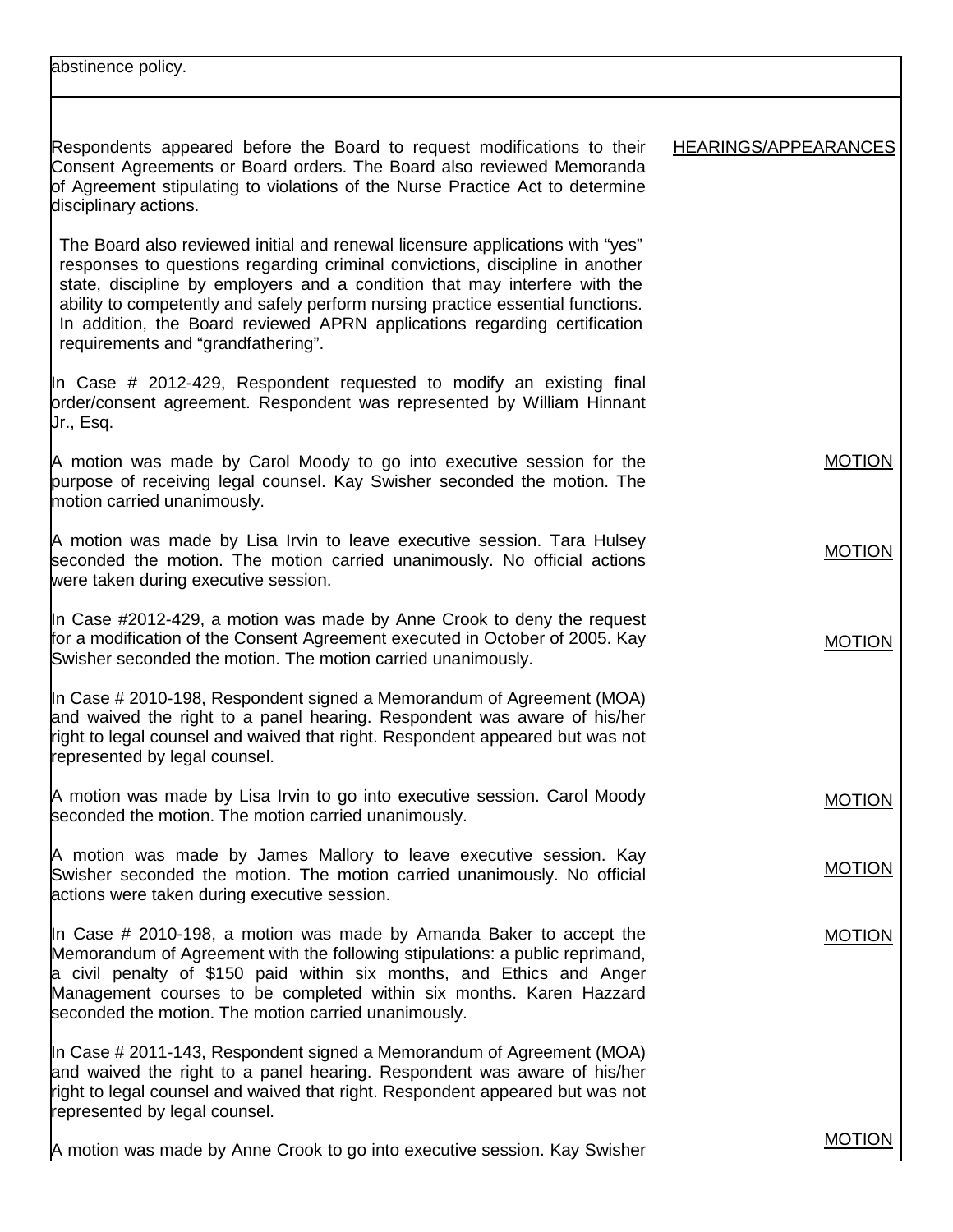| <b>MOTION</b> |
|---------------|
| <b>MOTION</b> |
|               |
| <b>MOTION</b> |
| <b>MOTION</b> |
| <b>MOTION</b> |
|               |
|               |
| <b>MOTION</b> |
| <b>MOTION</b> |
| <b>MOTION</b> |
|               |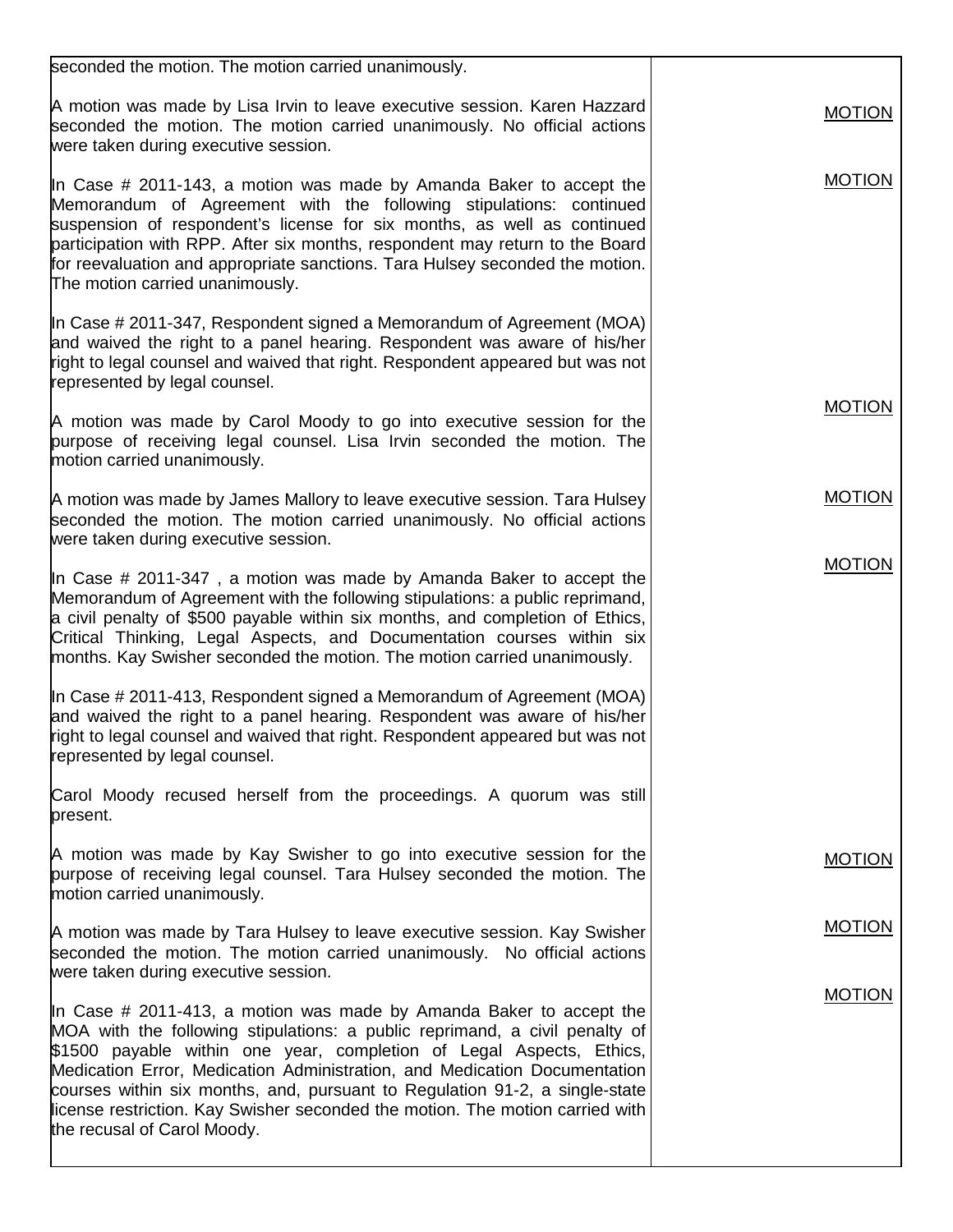| In Case # 2012-434, Respondent requested to modify an existing final<br>order/consent agreement. Respondent was aware of his/her right to legal<br>counsel and waived that right. Respondent appeared but was not represented<br>by legal counsel. | <b>MOTION</b>                |
|----------------------------------------------------------------------------------------------------------------------------------------------------------------------------------------------------------------------------------------------------|------------------------------|
| A motion was made by Lisa Irvin to go into executive session for the purpose<br>of receiving legal counsel. Carol Moody seconded the motion. The motion<br>carried unanimously.                                                                    |                              |
| A motion was made by Lisa Irvin to leave executive session. Kay Swisher<br>seconded the motion. The motion carried unanimously. No official actions<br>were taken during executive session.                                                        | <b>MOTION</b>                |
| In Case # 2012-434, respondent withdrew his/her request to modify an<br>existing final order/ consent agreement so that he/she may explore alternative<br>remedies.                                                                                |                              |
| In Case # 2012-454, Respondent requested to modify an existing final<br>order/consent agreement. Respondent was aware of his/her right to legal<br>counsel and waived that right. Respondent appeared but was not represented<br>by legal counsel. |                              |
| In Case # 2012-454, a motion was made by Carol Moody to lift respondent's<br>probationary status at this time and that respondent continue to work with<br>RPP. Tara Hulsey seconded the motion. The motion carried unanimously.                   | <b>MOTION</b>                |
| A motion was made by Carol Moody to adjourn the meeting on November 29,<br>2012 at 5:02 p.m. James Mallory seconded the motion. The motion carried<br>unanimously.                                                                                 | <b>MOTION TO ADJOURN</b>     |
| Friday, November 30, 2012                                                                                                                                                                                                                          |                              |
|                                                                                                                                                                                                                                                    | <b>HEARINGS/APPLICATIONS</b> |
| An applicant for worksite approval appeared before the Board. Respondent<br>was represented by T. Micah Leddy, Esq.                                                                                                                                |                              |
| A motion was made by Carol Moody to go into executive session for the<br>purpose of receiving legal counsel. Lisa Irvin seconded the motion. The<br>motion carried unanimously.                                                                    | <b>MOTION</b>                |
| A motion was made by Lisa Irvin to leave executive session. Tara Hulsey<br>seconded the motion. The motion carried unanimously. No official actions<br>were taken during executive session.                                                        | <b>MOTION</b>                |
| A motion was made by Lisa Irvin to go into closed session. Carol Moody<br>seconded the motion. The motion carried unanimously.                                                                                                                     | <b>MOTION</b>                |
| A motion was made by Carol Moody to go into executive session for the<br>purpose of receiving legal counsel. Karen Hazzard seconded the motion. The<br>motion carried unanimously.                                                                 | <b>MOTION</b>                |
| A motion was made by Carol Moody to leave executive session. Amanda<br>Baker seconded the motion. The motion carried unanimously. No official<br>actions were taken during executive session.                                                      | <b>MOTION</b>                |
| A motion was made by Tara Hulsey to deny the current worksite application.                                                                                                                                                                         | <b>MOTION</b>                |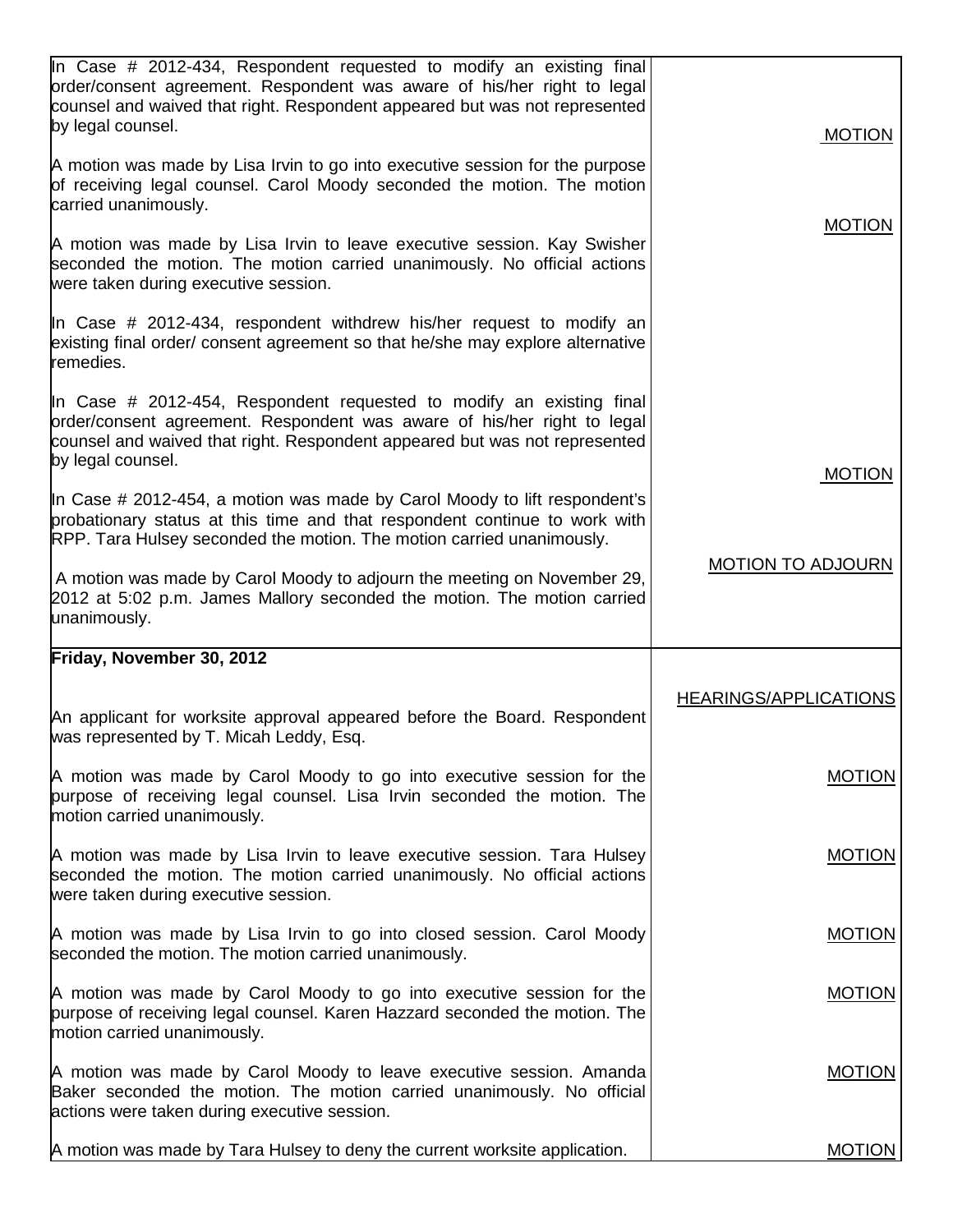| Kay Swisher seconded the motion. The motion carried unanimously.                                                                                                                                                                                                                                                                                               |               |
|----------------------------------------------------------------------------------------------------------------------------------------------------------------------------------------------------------------------------------------------------------------------------------------------------------------------------------------------------------------|---------------|
| An advanced practice registered nurse (APRN) applicant by endorsement<br>appeared before the Board regarding the certification requirement and<br>"grandfather" matters on his/her endorsement application. Respondent was<br>aware of his/her right to legal counsel and waived that right. Respondent<br>appeared but was not represented by legal counsel.  |               |
| A motion was made by Anne Crook to grandfather the applicant in with<br>prescriptive authority. Amanda Baker seconded the motion. The motion<br>carried unanimously.                                                                                                                                                                                           | <b>MOTION</b> |
| An applicant for licensure as a licensed practical nurse (LPN) by<br>examination/equivalency appeared before the Board regarding his/her LPN<br>equivalency application.                                                                                                                                                                                       |               |
| A motion was made by Anne Crook to go into executive session for the<br>purpose of receiving legal counsel. Tara Hulsey seconded the motion. The<br>motion carried unanimously.                                                                                                                                                                                | <b>MOTION</b> |
| A motion was made by Carol Moody to leave executive session. Karen<br>Hazzard seconded the motion. The motion carried unanimously. No official<br>actions were taken during executive session.                                                                                                                                                                 | <b>MOTION</b> |
| A motion was made by Anne Crook that the application to take the LPN exam<br>be denied. Tara Hulsey seconded the motion. The motion carried<br>unanimously.                                                                                                                                                                                                    | <b>MOTION</b> |
| An applicant for licensure as a registered nurse by reinstatement appeared<br>before the Board regarding his/her "yes" responses to questions regarding<br>criminal convictions and action by another Board. Respondent was aware of<br>his/her right to legal counsel and waived that right. Respondent appeared but<br>was not represented by legal counsel. |               |
| A motion was made by Tara Hulsey to approve the request for a temporary<br>license for the purpose of completing the refresher course. James Mallory<br>seconded the motion. The motion carried unanimously.                                                                                                                                                   | <b>MOTION</b> |
| An applicant for licensure as a registered nurse by reinstatement appeared<br>before the Board regarding his/her application. Respondent was aware of<br>his/her right to legal counsel and waived that right. Respondent appeared but<br>was not represented by legal counsel.                                                                                |               |
| A motion was made by Lisa Irvin to reinstate the license with the previous<br>order's specifications. Tara Hulsey seconded the motion. The motion carried<br>unanimously.                                                                                                                                                                                      | <b>MOTION</b> |
| An applicant for licensure as a registered nurse by endorsement appeared<br>before the Board regarding his/her "yes" responses regarding employer<br>discipline questions on the endorsement application.                                                                                                                                                      |               |
| A motion was made by Kay Swisher to go into executive session for the<br>purpose of receiving legal counsel. Karen Hazzard seconded the motion. The<br>motion carried unanimously.                                                                                                                                                                             | <b>MOTION</b> |
| A motion was made by Lisa Irvin to leave executive session. Amanda Baker                                                                                                                                                                                                                                                                                       | <b>MOTION</b> |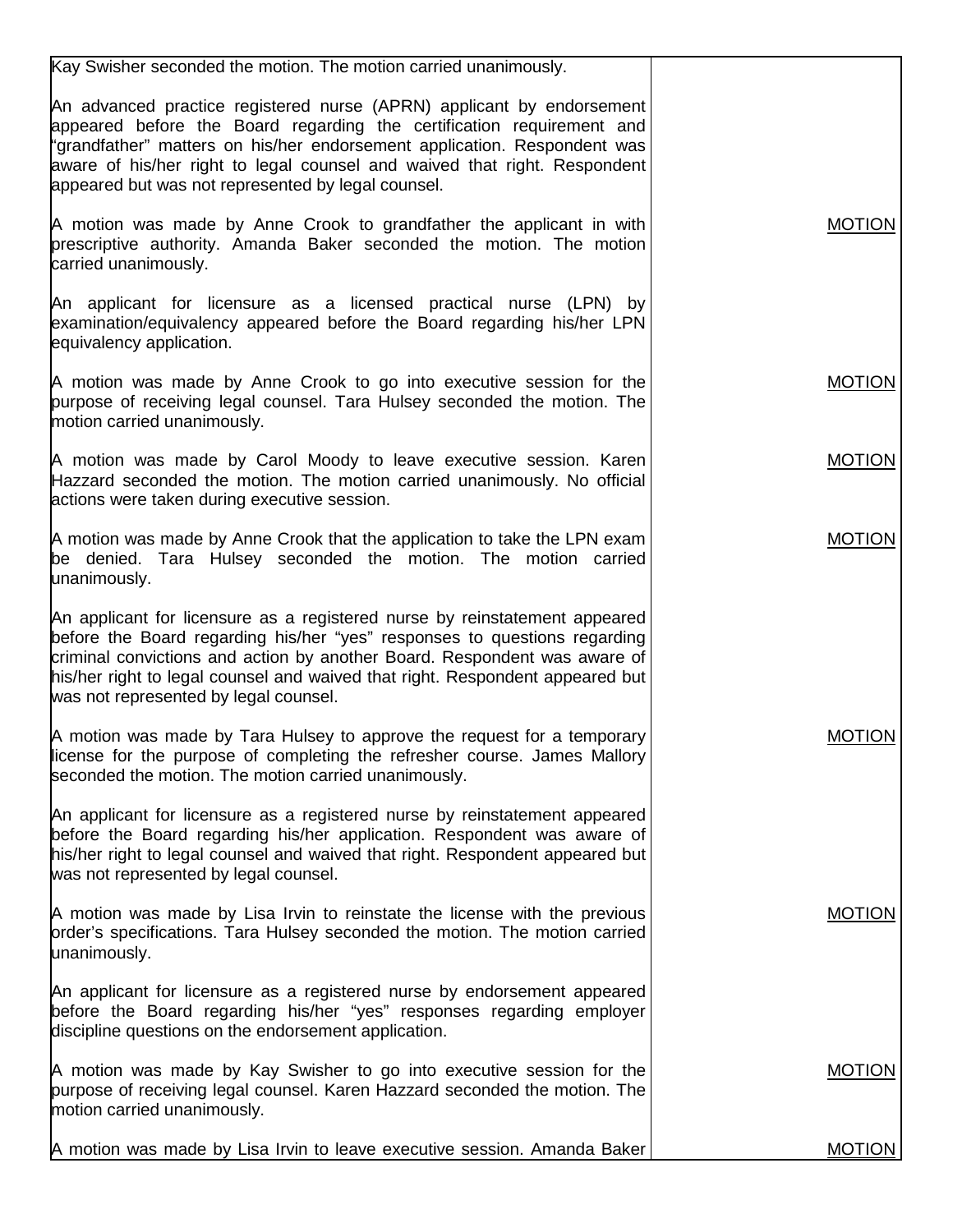| seconded the motion. The motion carried unanimously. No official actions<br>were taken during executive session.                                                                                                                                                                                                                                                                                                                                                    |                          |
|---------------------------------------------------------------------------------------------------------------------------------------------------------------------------------------------------------------------------------------------------------------------------------------------------------------------------------------------------------------------------------------------------------------------------------------------------------------------|--------------------------|
| A motion was made by Kay Swisher to grant privileges by endorsement to be<br>licensed in South Carolina. Tara Hulsey seconded the motion. The motion<br>carried unanimously.                                                                                                                                                                                                                                                                                        | <b>MOTION</b>            |
| A registered nurse licensee appeared before the Board regarding his/her "yes"<br>response to questions on the renewal application regarding criminal<br>convictions. Respondent was aware of his/her right to legal counsel and<br>waived that right. Respondent appeared but was not represented by legal<br>counsel.                                                                                                                                              |                          |
| A motion was made by Lisa Irvin to renew the license. Tara Hulsey seconded<br>the motion. The motion carried unanimously.                                                                                                                                                                                                                                                                                                                                           | <b>MOTION</b>            |
| A registered nurse licensee did not appear before the Board regarding his/ her<br>renewal application and was not represented by legal counsel. Applicant was<br>properly notified of the hearing.                                                                                                                                                                                                                                                                  |                          |
| A licensed practical nurse licensee appeared before the Board regarding<br>his/her "yes" response to questions on the renewal applications regarding<br>criminal convictions. Respondent was aware of his/her right to legal counsel<br>and waived that right. Respondent appeared but was not represented by legal<br>counsel.                                                                                                                                     |                          |
| A motion was made by Amanda Baker to renew the applicant's license. Anne<br>Crook seconded the motion. The motion carried unanimously.                                                                                                                                                                                                                                                                                                                              | <b>MOTION</b>            |
| A licensed practical nurse licensee appeared before the Board regarding<br>his/her "yes" response to questions on the renewal application regarding<br>employer discipline. Respondent was aware of his/her right to legal counsel<br>and waived that right. Respondent appeared but was not represented by legal<br>counsel.                                                                                                                                       |                          |
| A motion was made by Amanda Baker to go into executive session for the<br>purpose of receiving legal counsel. Tara Hulsey seconded the motion. The<br>motion carried unanimously.                                                                                                                                                                                                                                                                                   | <b>MOTION</b>            |
| A motion was made by Lisa Irvin to leave executive session. Anne Crook<br>seconded the motion. The motion carried unanimously. No official actions<br>were taken during executive session.                                                                                                                                                                                                                                                                          | <b>MOTION</b>            |
| A motion was made by Amanda Baker to grant renewal of the LPN license<br>conditional upon completion of three courses, Medication Administration,<br>Medication Documentation, and Medication Errors, within six months. If<br>courses are not completed, respondent will be administratively suspended. If<br>courses are completed as required, respondent will be converted to full<br>renewal. Tara Hulsey seconded the motion. The motion carried unanimously. | <b>MOTION</b>            |
| Mark Sanders, Office of Investigations and Enforcement (OIE), Lynne Rogers,<br>Office of General Counsel (OGC), and Darra Coleman, Advice Counsel<br>presented information to the Board regarding the complaint and disciplinary<br>processes.                                                                                                                                                                                                                      | <b>COMPLAINT PROCESS</b> |
| Discussion<br>included<br>but was not limited to the various roles and                                                                                                                                                                                                                                                                                                                                                                                              |                          |